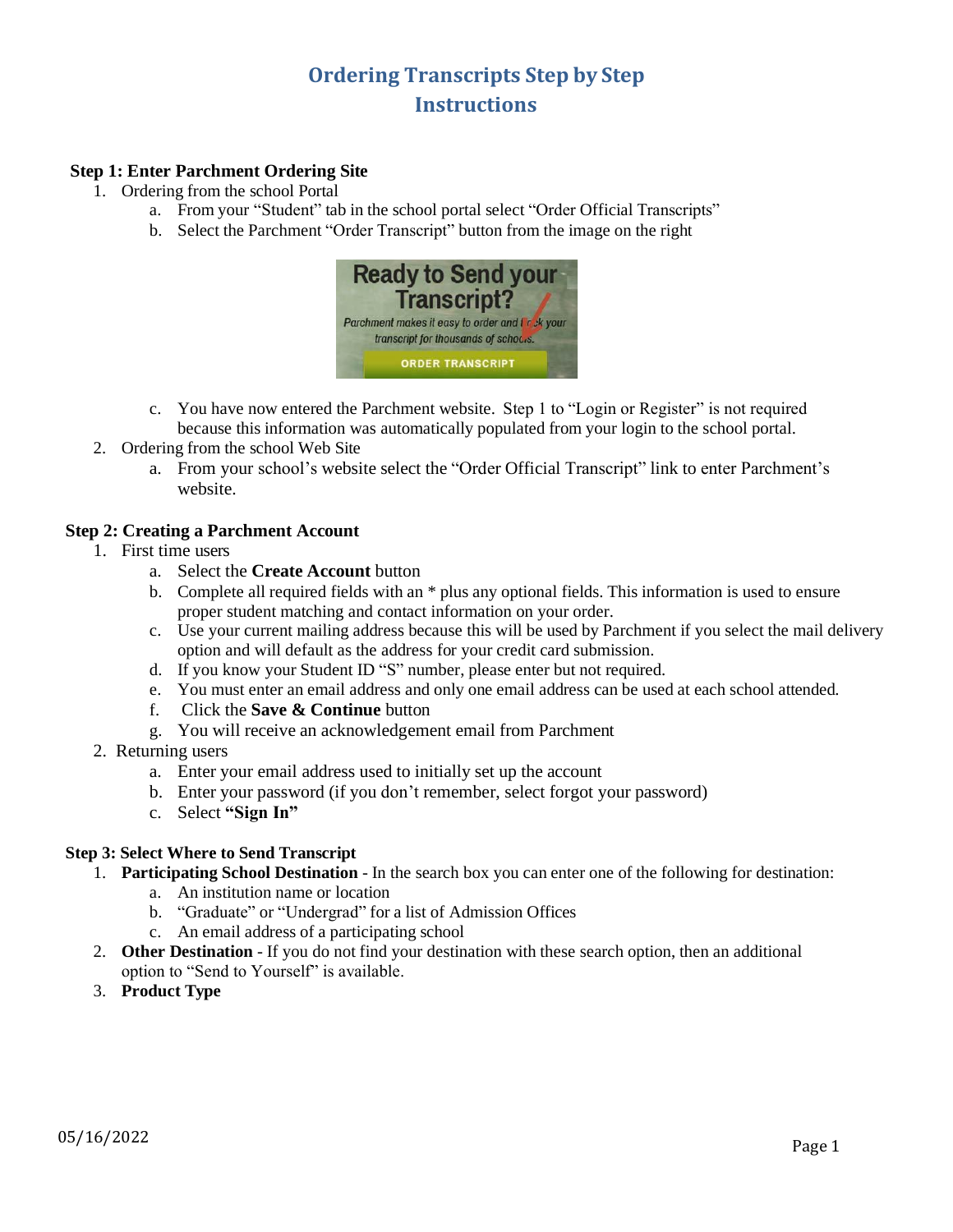Note: if you selected a participating school in step one the product type will default to electronic delivery and *you can select the option to change this delivery method if needed.*

- a. **eTranscript** a certified electronic version of your transcript which also allows for attachments
- b. **Paper Transcript Mailed** no attachments are allowed
- c. **School Attachment Mailed or Pickup** you want to attach a form/request for the school to complete before sending your transcript. This will require manual processing by the school and you will need to include in the attachment where you want this mailed.

### 4. **Product Description**-

a. **Destination and address -** Enter the recipient name, email, or address depending on your delivery method. This could be pre-populated if a receive institution was selected.

## b. **Order Options**

- **i. Processing Time**
	- 1. **Now** (automatic) this option will process immediately upon completion and payment.
- ii. **Mailing Method** If you selected "Mail" as the delivery method, then you will need to also select the mailing method (i.e. Standard USPS, Fed Ex Overnight etc.) Otherwise, it is prepopulated with your delivery method
- iii. **Purpose for Transcript** this field is required.
- iv. **Attachment** Only available with electronic delivery (optional)
- c. **Add Another Item**  after the first order is complete if you want to request another order with a different deliver method you can select this option. Additional charges will apply.
- d. Select the **Continue** button

#### **Step 4: Review Order Details**

- 1. Check your shopping cart and delivery method
	- a. You can **Remove** items
	- b. You can **Continue Shopping** to add additional items
	- c. You can **Checkout** to move forward

#### **Step 5: Providing Consent**

- 1. When ordering from the school Portal
	- a. Your FERPA consent will NOT be required since you entered this website through the portal as a current student using your login and password. The privacy act agreement does not pertain since you were authenticated when logging into the college portal.
	- b. Select the **Next** button
- 2. Ordering from the school Web Site
	- a. Review the FERPA release authorization, and then select "**I Accept**".
	- b. Select the **Next** button

#### **Step 6: Payment Method**

- 1. Enter your payment method
	- a. Parchment accepts Visa, Master Card, or Discover
- 2. Review your billing address and name information, then edit if necessary to match credit card.
- 3. Select the **Confirm** button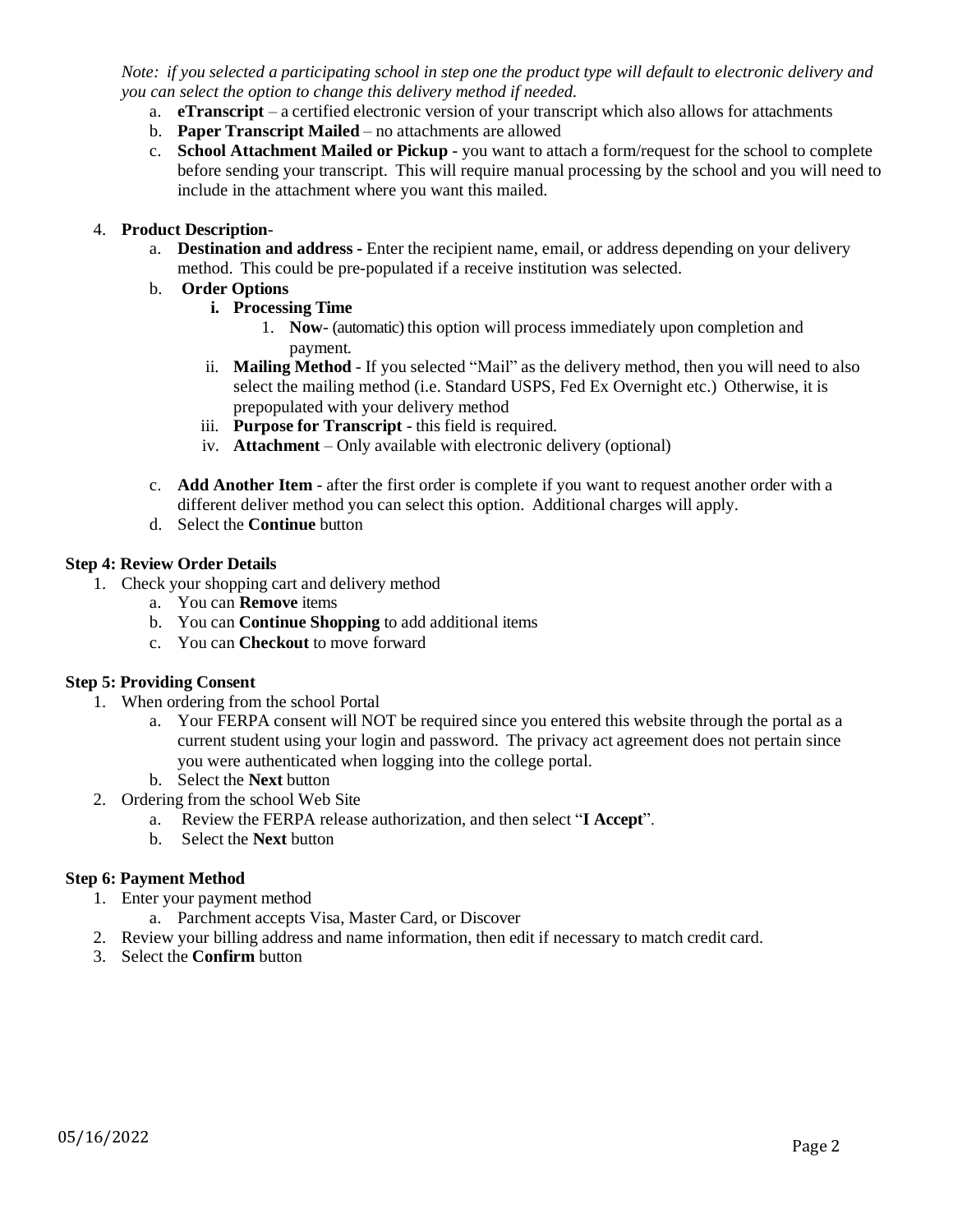## **Step 7: Confirm**

1. Review the order one last time, and then select **Confirm**.

Once you receive your order number you may **Log Off. Reviewing Your** 

## **Order Status**

- You will receive an email confirming your order is processing with your order number.
- You will receive an email for the different statuses of your order (e.g. holds encountered, process is completed, etc.)
- You can log in again and select the "Order Status" link on the upper toolbar to view the status of your order.
- You cannot cancel an order on-line once it has been **confirmed.** If you wish to cancel after an on-line order has been placed contact your school Registrar and/or Records department.
- An order cannot be saved in order to complete at a later time.
- The time limit to complete an order is 15 minutes of lag time (no-activity).

#### **Tips, Tricks & Notes:**

1. If you cannot find your school in the search, try shortening the name, and using less search criteria.

2. A Parchment account can only be used by one person. Each student must register an account using an email address. Accounts cannot be shared and the name on the account should never be changed to be used by any other person. You can use the same email address for each of the CCCS schools if you attended multiple colleges within the system, but you would need to create a new account for each school.

3. If you have attended more than 1 college/university that uses Parchment, you may have multiple colleges associated to your account. Once you have completed your registration, you may then log into your Parchment account and click on the Profile tab and then click on the Associated Colleges tab to enter additional colleges to your account.

4. Unfortunately, you cannot place orders using an iPhone or iPad since this product requires Adobe Flash which is not supported by these devices.

#### **Order History Status**

Next to the school that you ordered your transcript from, you can select Order/History to review the status of all your orders both current and past. Below are descriptions of the status and some troubleshooting hints.